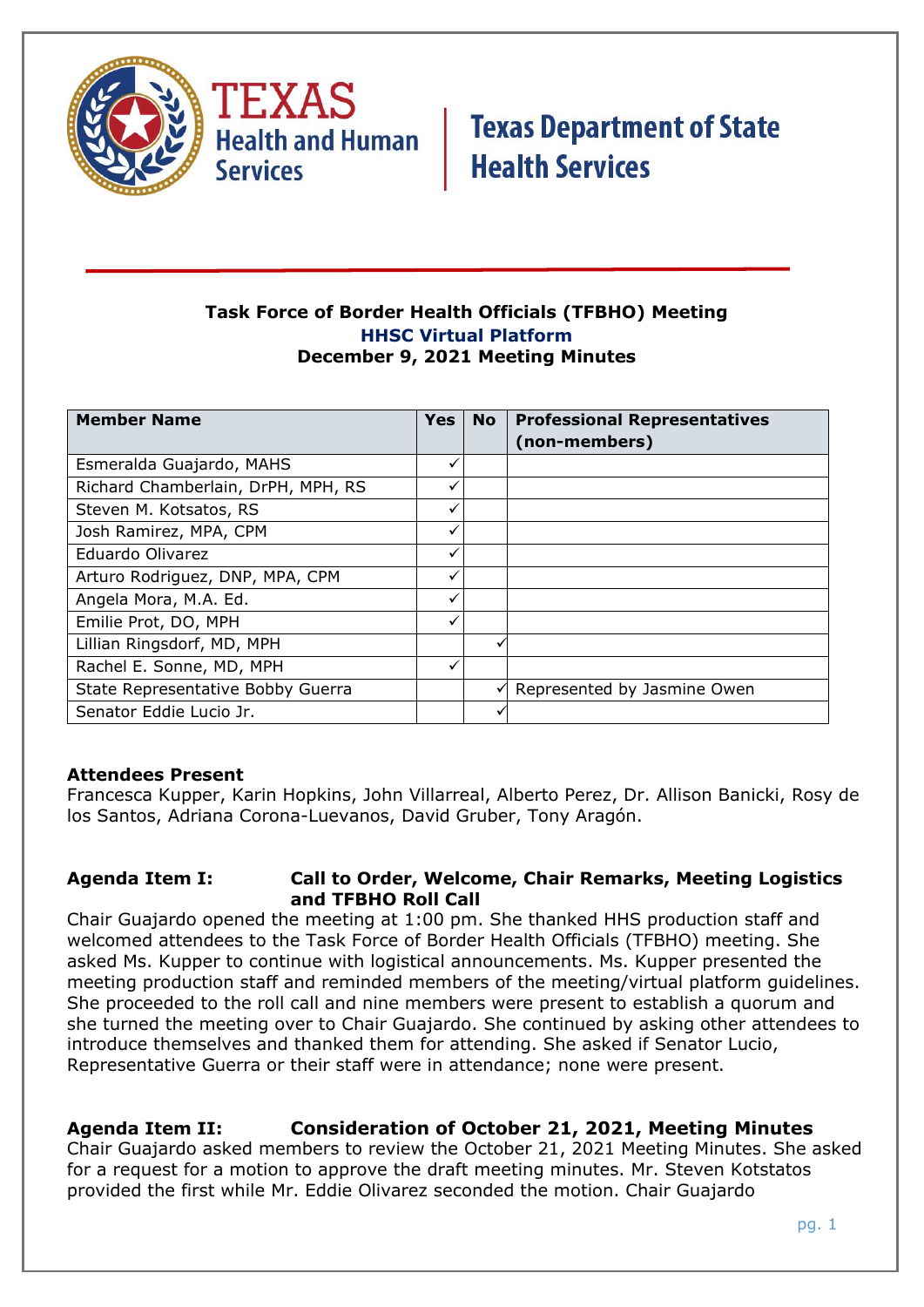

acknowledged the motions and asked Ms. Kupper to initiate a roll call vote to approve the meeting minutes. The motion carried and the minutes were approved.

#### **Agenda Item III: Announcement: New Chair and Vice-chair; Discuss next steps**

Chair Guajardo introduced Mr. David Gruber, Associate Commissioner for Regional Health Operations to address TFBHO members regarding the new leadership for the TFBHO. Mr. Gruber expressed his gratitude for the extraordinary efforts members conduct daily in addition to their roles as members, especially during the pandemic. He also acknowledged the product of their work, noting that some recommendations had resulted in changed legislation. He also announced the most recent recommendations report was published to recognize their efforts. He also recognized Chair Guajardo, former Vice-chair Dr. Hector Gonzalez and present Vice-chair Mr. Eduardo Olivarez.

Mr. Gruber also spoke of next steps and discussed a rotation schedule that would give opportunity for all members to lead with experience by having members serve as vice-chair before they lead as chair. He also explained that previous tenure was considered and that the chair and vice-chair wouldn't be from the same county to ensure fairness and borderwide leadership, representation and continuity. The rotation schedule will be as follows:

1/1/2022 – 8/31/2023 Hidalgo Chair/Brownsville Vice-chair 9/1/2023 – 8/31/2025 Brownsville Chair/El Paso Vice-chair 9/1/2025 – 8/31/2027 El Paso Chair/Harlingen Vice-chair 9/1/2027 – 8/31/2029 Harlingen Chair/McAllen Vice-chair

He wished all members much success with their roles in the future. He also noted the great work that's done city-to-city and/or county-to-city with binational collaboration with counterparts in Mexico, noting that the such good work is done at the local level. He referenced members participation toward actionable items that either changed legislation of directly or indirectly affect what we now do to improve border public health because of the work done by the TFBHO.

Chair Guajardo asked if newly appointed Chair Olivarez and Vice-chair Rodriguez wanted to say a few words. They both thanked Mr. Gruber, the staff of the Office of Border Public Health for the opportunity to serve in a new capacity and expressed gratitude to Chair Guajardo for her leadership. She also mentioned the early days of working with Senator Lucio's staff and thanked Mr. John Villarreal for his constant support.

### **Agenda Item IV: Update: COVID-19 Vaccines and boosters**

Chair Guajardo welcomed Mr. Tony Aragon, Immunization Unit Director (DSHS), to provide the COVID-19 Vaccine Update. He started by reminding members that at the last meeting the vaccine for the ages of 5-11 was approved on November 3, 2021. He also stated that the one-year anniversary of COVID-19 vaccine availability to all Texans was right around the corner. Since December 14, 2020, the total number of doses administered in Texas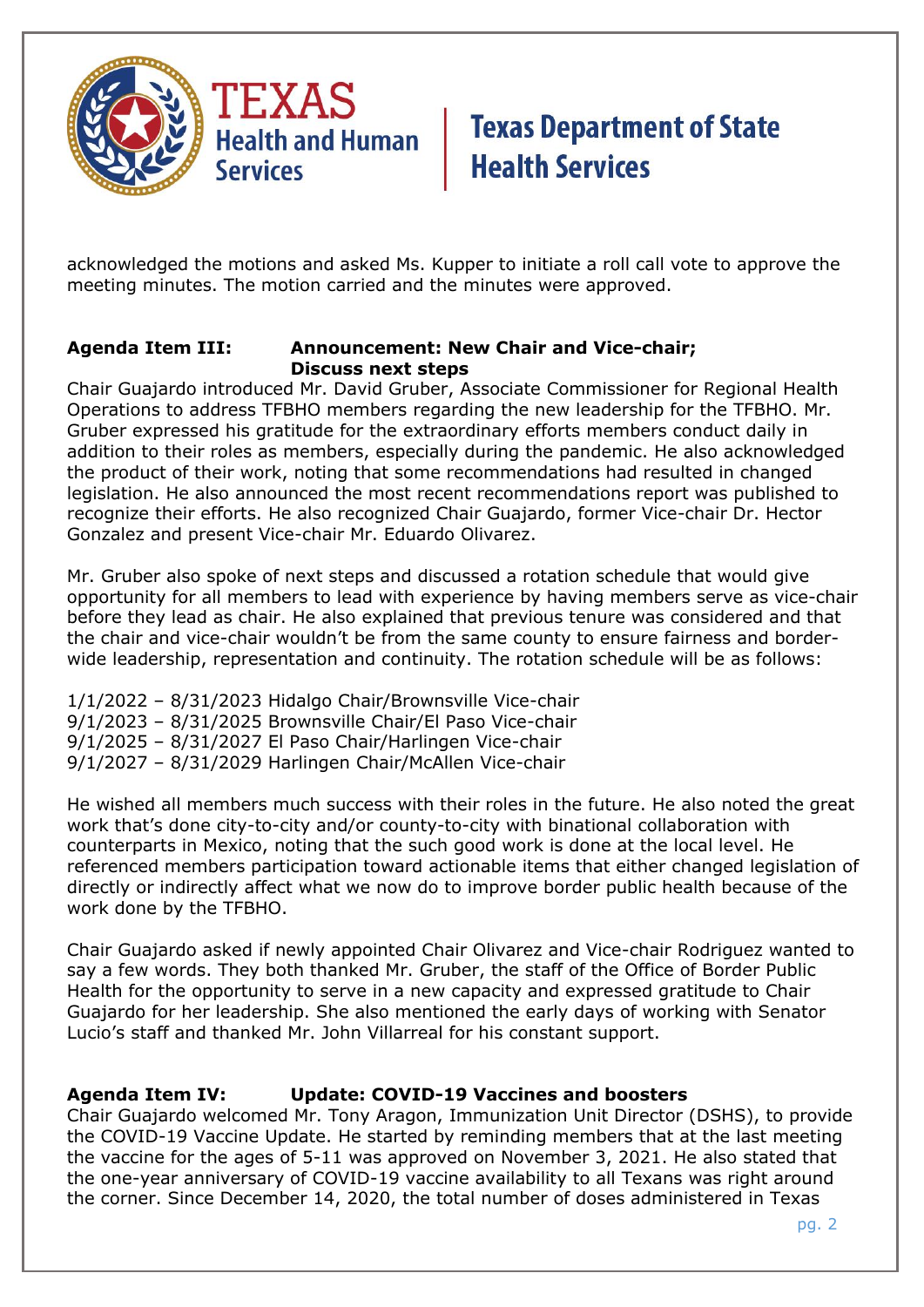

equals to approximately 37 million. This far exceeds the norm of approximately 6-8 million per year. The following details the number of vaccine doses administered in Texas (approximate figures):

18 million – one dose (Pfizer/Moderna; approximately 70 percent of all Texas residents) 16 million - fully vaccinated (two doses – Pfizer/Moderna or one dose - Johnson & Johnson; approximately 60 percent of all Texas residents) 3.4 million – booster dose/third vaccine

Since November 3, 2021, 14 percent of Texas children aged 5-11 have received at least one dose and about 5 percent with two doses. (There are approximately 3 million children in Texas aged 5-11.)

Mr. Aragon continued by answering members' questions about the COVID-19 vaccine being part of the Texas Vaccines for Children (TVFC) Program. Because the COVID-19 vaccines are an independent program that offers free vaccines for everyone, we don't know when the vaccines will be part of the TVFC Program; perhaps after the pandemic.

Mark Ritter, Senior CDC advisor, mentioned that COVID-19 vaccination funding has been approved through June of 2024. The question is, will COVID-19 vaccines become yearly vaccines? When we know the answer to that is when a determination may be reached about it joining the TVFC Program.

Mr. Olivarez thanked Mr. Ritter for his years of service and dedication. Chair Guajardo asked if there is a way to receive actual numbers of vaccinations per county instead of percentages and will it be accessible as apposed to requesting the information when needed? Mr. Aragon stated he'd inquire about that type of information being easily accessible. She also mentioned that while border counties do well regarding vaccinations, many times vaccination rates are above 100 percent due to either census undercounting or people not completing the census. However, vaccination rates may be more telling when compared to census population. Mr. Aragon and Chair Guajardo both agreed that, either way, vaccination rates in border counties are very high and that it's now time to focus on vaccinating children aged 5-11 and boosters for the rest of the population. Even maskwearing is more prevalent in the Valley as opposed to upstate areas. She thanked him for all of his work.

Dr. Rodriquez asked when statistics will be considered dated (example of someone vaccinated a year ago)? Mr. Aragon admitted that was a difficult question to answer depending on two factors: 1) pandemic end and 2) when the Governor declares that the disaster declaration has been lifted. As of right now, we fall into the statute of anti-viral medication/vaccination as unconsented. When the pandemic is over, vaccines will have to be consented so that vaccinations are included in our registry.

Mr. Olivarez asked about vaccination cards and how difficult it is due to international travel. He also mentioned that he has two employees who are dedicated to entering vaccine information to a portal. He asked if there would be changes in the future. Mr. Aragon stated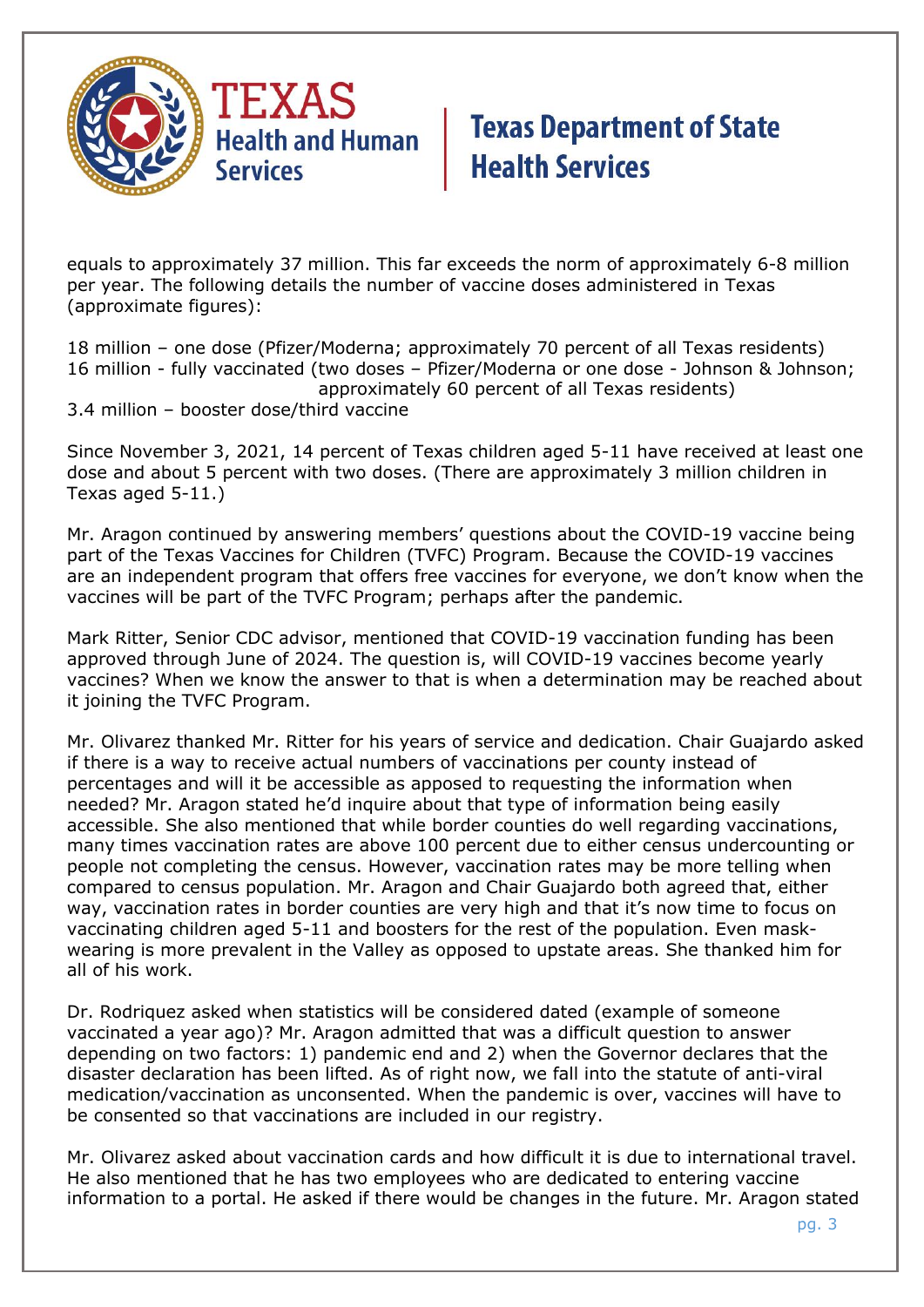

that he doesn't expect a change until about a year from now. They're working on developing a newer system that would assist with vaccination records. He also asked about surveillance registry changes. Mr. Aragon stated that they're currently working on privacy issues to improve interoperability of registries and systems.

#### **Agenda Item V: Presentation: Category 13 of S.B. 1312 (86th Legislature) Texas Department of Agriculture and internal collaborative synopsis**

Chair Guajardo welcomed Mr. Cervantes and thanked him and his staff for their work and collaboration with DSHS' Office of Border Public Health. Mr. Cervantes explained the differences between Categories 12 and 13 tests/licenses. The primary difference is that Category 12 includes all types of vectors, including rodents and other mammals whereas Category 13 only deals with mosquitoes as vectors. He also spoke of the legal processes and protocols that occurred to create this specific non-commercial Category 13 test/license for applicators in border counties. Because the Category 13 license is specific to border counties, if someone with such a license moves to a non-border county, they'd have to take the Category 12 test, which is state-wide and not border-specific.

He also explained that training will be offered by Texas A&M AgriLife Extension prior to testing, which is administered by a third-party agency. The testing fees are waived. He also noted a primary difference with this particular test. Most pesticides associated with other licenses are geared toward the chemical application staying in a certain area. However, mosquito applications are meant to extend to as much land area as possible to promote public health by way of mosquito abatement.

These courses and tests are free and amount to about a \$500 savings per license for border health departments and other agencies who require the license along the border. He also asked TFBHO members to assist with the promotion of these courses.

Mr. Olivarez thanked Mr. Cervantes and noted that some jurisdictions or precincts may only send a supervisor to test of the license and have applicators work under his license, which may explain for lower turnouts historically. Dr. Sonne also inquired about the possibility of virtual training and testing done at local health departments as opposed to workers traveling longer distance to test for the license.

Mr. Cervantes thanked Mr. Olivarez and Dr. Sonne for their comments and explained that they also have challenges traveling to different locations throughout the state. He also stated that they're looking forward to on-line options.

Mr. Kotsatos also thanked Mr. Cervantes and mentioned that he sent six staff members from his health department and four out of the six passed the test. Mr. Cervantes gave credit to those who passed as an accomplishment and admitted that it is a difficult test to pass.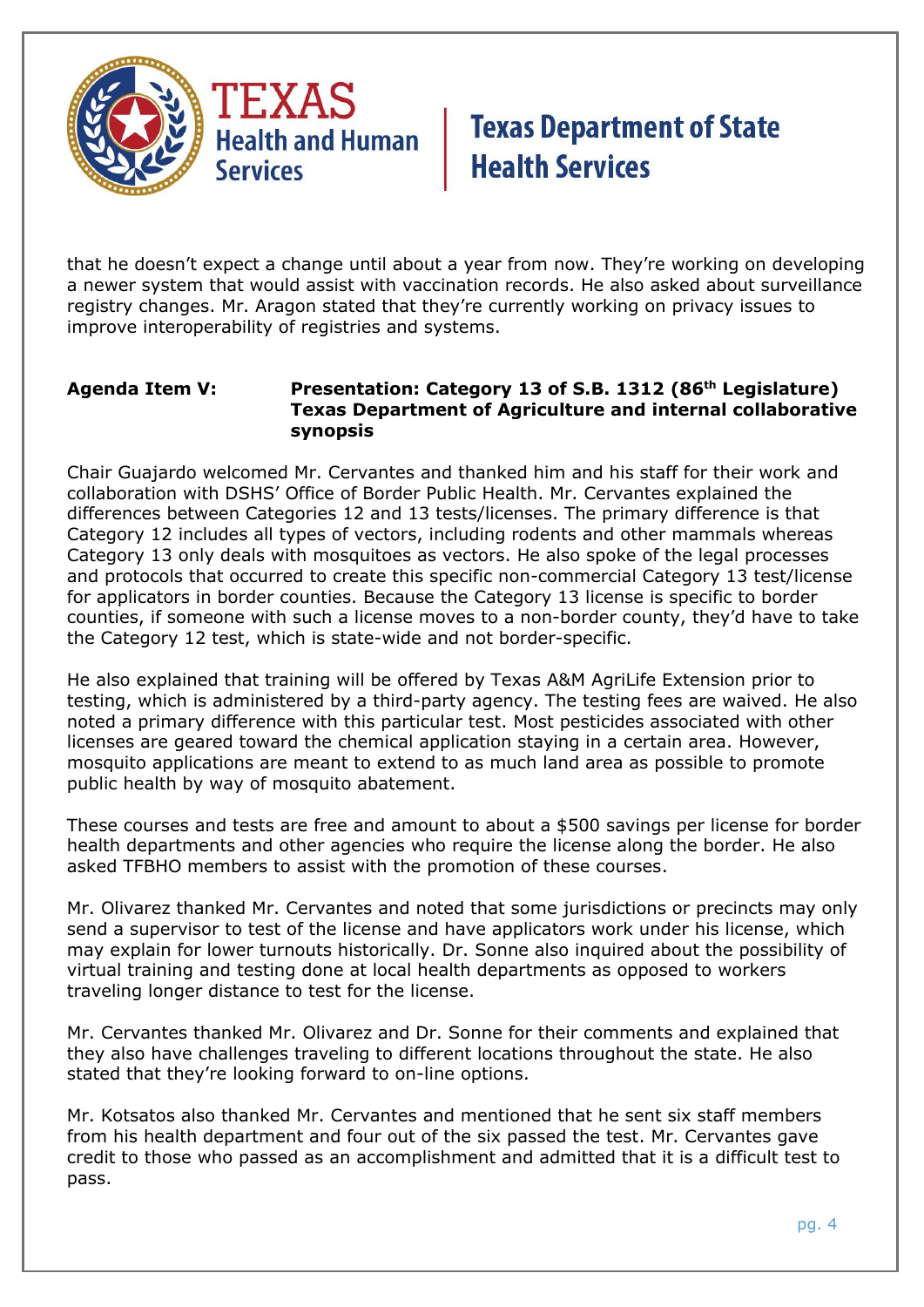

Dr. Prot and Mr. Villarreal stated they hadn't seen the course/test schedule and ensured Mr. Cervantes that they would do what they could to share it with appropriate personnel. Mr. Cervantes stated that he would forward the schedule to Mr. Villarreal to share with all members.

Chair Guajardo also mentioned the importance of information sharing to ensure county commissioners are aware of such courses/tests for this license. Mr. Olivarez also stated that 21 of his staff will be attending the course/testing site in Weslaco in March of 2022. Mr. Cervantes thanked him and all members before closing his presentation.

Chair Guajardo thanked him for presenting and looked forward to the positive change in the Valley and the rest of the border. Mr. Villarreal continued the discussion with part B of the agenda item to share the collaboration that had taken place thus far. He detailed the corresponding statute by color-coding it to help refresh everyone's memory of what the statute entailed. He also described the collaborative efforts with the Texas Department of Agriculture, DSHS regional directors, veterinarians and other staff, DSHS' Laboratory and Infections Disease Group, specifically the Zoonosis Control Branch and DSHS' Center for Health and Emergency Preparedness and Response.

Mr. Villarreal informed members of the suggestion to have a speaker from the Western Gulf Center of Excellence for Vector-borne Diseases present at a future meeting to support the next endeavor of producing the Rapid Local and Regional Response and Support Plan. He paused to give members an opportunity to respond. Mr. Kotsatos expressed an interest in having such a speaker present at a future meeting. He also recommended that we do something similar to S.B. 1312 for Registered Sanitarians in terms of having a limited scope license. Mr. Villarreal acknowledged both comments and told members that he'd be happy to schedule speaker for future meeting in 2022.

He also noted that Paul Grunenwald communicated interest in this project as part of his practicum for his doctorate program. He asked members if they'd consider capitalizing on this project to add more substance the Rapid Local and Regional Response and Support Plan. Members agreed and he told them he'd forward the related Excel files as well as the other documents referenced in his presentation.

Chair Guajardo acknowledged members' support, noting Mr. Kotsatos as the lead of the Environmental Health Subcommittee, to take advantage of subject matter experts to accomplish this task as a benefit to the TFBHO. Dr. Prot stated that it was crucial for the Office of Border Public Health to continue to coordinate efforts to comply with this statute involving regional and Central Office staff. Mr. Villarreal agreed and stated that both regional and Central Office staff were well aware that this can't be done solely at the regional level with only three Zoonosis Control staff per region and that he'd continue to pursue the completion of the statute requirement with TFBHO and other staff.

Dr. Sonne also supported what Dr. Prot, Mr. Villarreal and Mr. Kotsatos stated and noted the opportunity to think of primordial and tertiary prevention measures that fall within the registered sanitarian field and primary and secondary measures that fall within the zoonosis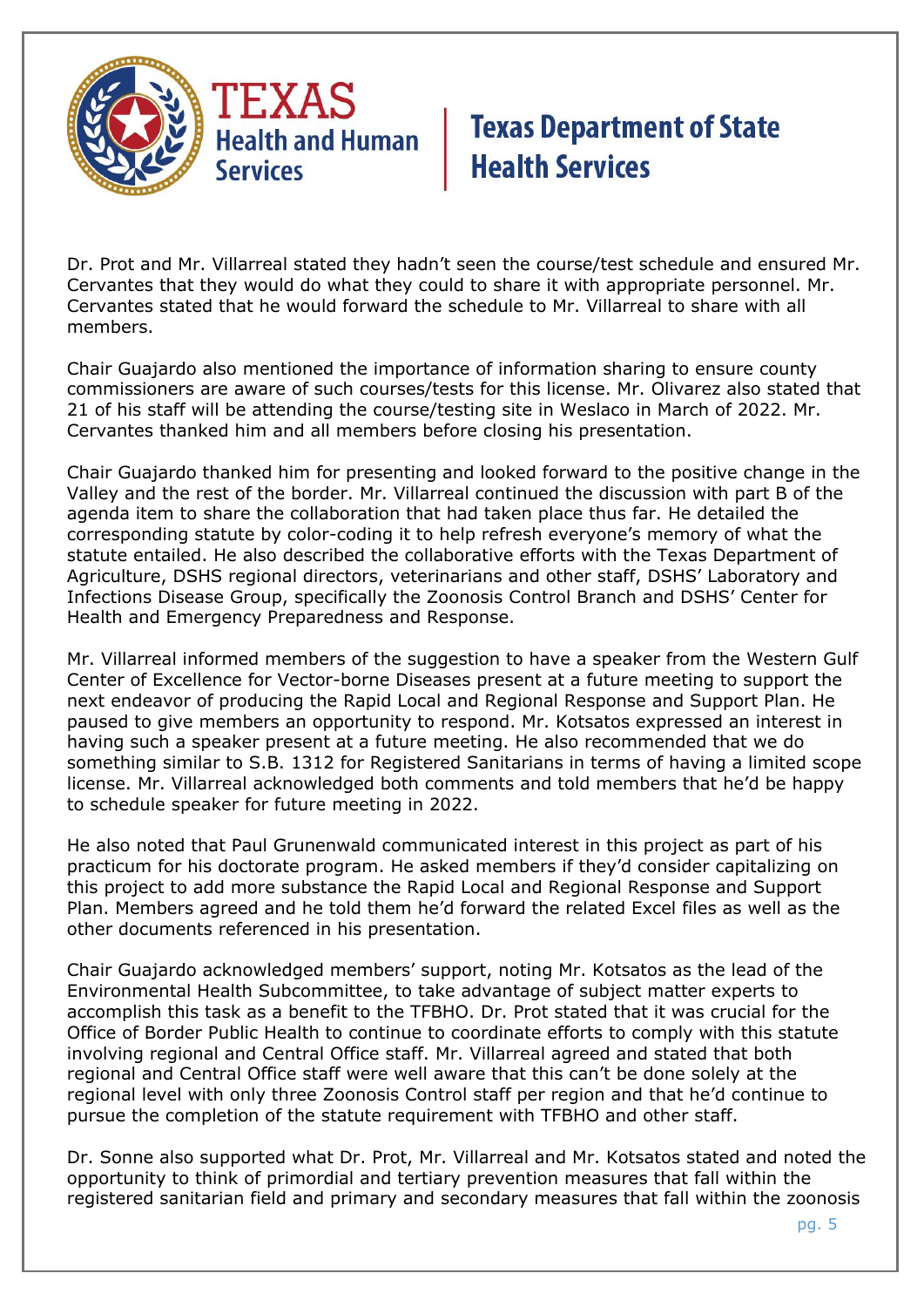

field. She also commented that the population affected falls with the Office of Border Public Health (OBPH), TFBHO members, local health department staff and border health partners. She expressed how crucial it is to give this topic a home since the scope of work seems to have different parts that pertain to different groups. The scope within regions is retail foods, the other side of this scope is with Consumer Protection but they're not in charge of spraying for mosquitoes, etc. She fully supported giving this topic a home since it's particularly important to border public health. She encouraged members to invite not only vector-borne affiliates by zoonosis-related partners with sanitarians and us to produce a recommendation for our report that is actional and still fits within our structure because there's no mechanism to realistically bring it all together.

Chair Guajardo and Dr. Sonne agreed that the OBPH was perfectly positioned to further this vector-centered cause. Mr. Villarreal thanked members for their support and reminded them that there was some momentum garnered for this topic, but many issues came to a halt due to pandemic response. He encouraged all subcommittees to continue communicating and use the OBPH as leverage to support both ends of this topic including the zoonosis and sanitarian sectors. Mr. Kotsatos suggested that we invite speakers from DSHS' Consumer Protection Program and the Texas Department of Licensing and Regulation to our next meeting to further this cause.

Dr. Rodriguez also mentioned that the Registered Sanitarians should be involved in the environmental health part of the tire bills that have been previously submitted for legislative change. He stated that the Texas Commission on Environmental Quality should also be involved as well regarding this issue, since it involves illegal storing/dumping of tires that creates an arboviral hazard. We need tools to combat this environmental condition.

Chair Guajardo thanked all members for their comments and moved on to the next agenda item.

### **Agenda Item VI: Discussion: Bylaws review process**

Chair Guajardo asked Mr. Villarreal to discuss the bylaws review process. He explained that it can be a lengthy process and explained the suggested edits were to change the chair and vice-chair and bylaw review timeframes to a fiscal year format from a calendar year format so that it would be consistent with the statute. Therefore, terms would end on August  $31^{st}$ and begin on September  $1^{st}$  as opposed to December  $31^{st}$  and January  $1^{st}$ . Chair Guajardo asked members to reply to Mr. Villarreal about the suggested edits by the following week.

#### **Agenda Item VII: Review Timeline of November 1, 2022 Recommendations Report**

Chair Guajardo asked Mr. Villarreal to continue to present by informing members of the timeline milestones in order to produce the November 1, 2022 Recommendations Report on time. Mr. Villarreal mentioned that it was an aggressively scheduled timeline to ensure the report is produced on time. Mr. Olivarez stated that realistically, they only had about sixseven months to complete the report and have it published on time. He encouraged